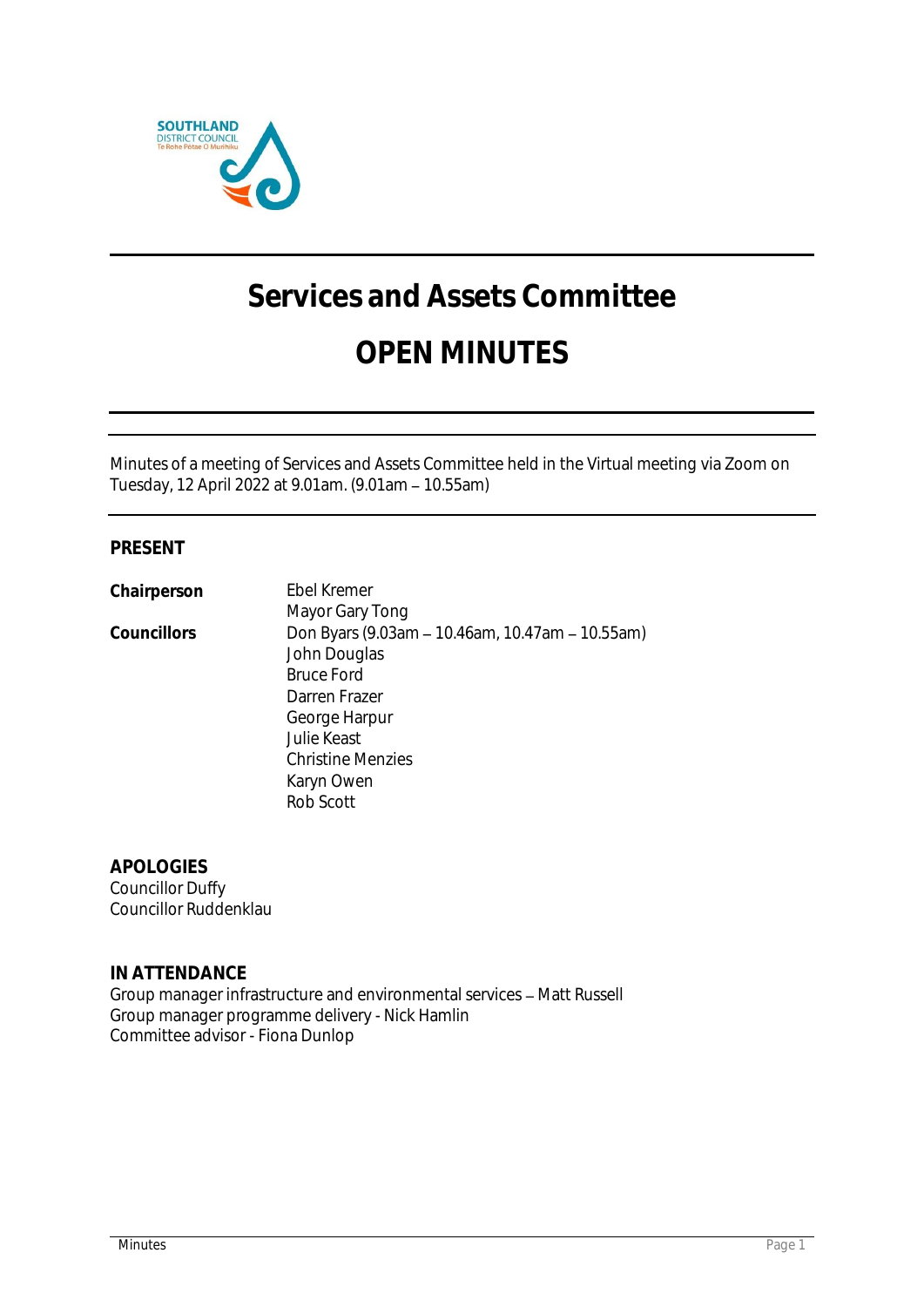

#### **1 Apologies**

There were apologies for absence from Councillors Duffy and Ruddenklau.

Moved Chairperson Kremer, seconded Cr Menzies **and resolved:**

**That the Services and Assets Committee accept the apologies.**

**2 Leave of absence** 

Councillor Harpur indicated that he would be away in July 2022.

**3 Conflict of interest**

There were no conflicts of interest declared.

**4 Public forum**

There was no public forum.

**5 Extraordinary/urgent items**

There were no extraordinary/urgent items.

(Councillor Byars joined the meeting at 9.03am.)

**6 Confirmation of minutes**

**Resolution**

Moved Chairperson Kremer, seconded Cr Frazer **and resolved:**

**That the Services and Assets Committee confirms the minutes of the meeting held on 8 March 2022 as a true and correct record of that meeting.**

#### **Reports**

**7.1 Downer Water and Wastewater Maintenance Contract 10/01 - monthly report for February 2022**

**Record No: R/22/3/6876**

Contract manager water and waste services - Tim Deuchrass was in attendance for this item.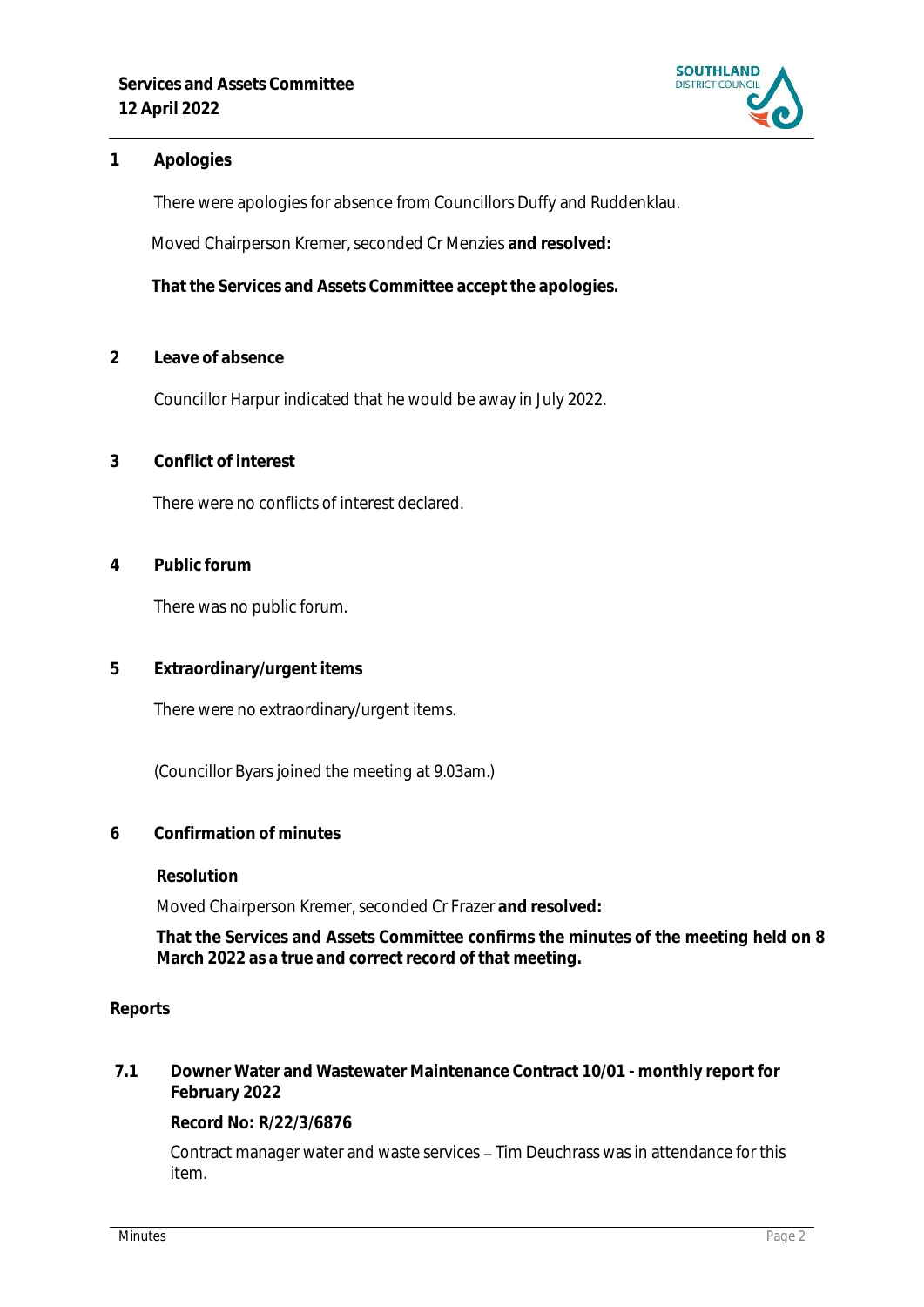

Mr Deuchrass advised the purpose of the report is to update the committee on the progress of the Downer contract 10/01 for delivery of water and wastewater services to council for the Southland District.

**Resolution**

Moved Chairperson Kremer, seconded Cr Owen **and resolved:**

**That the Services and Assets Committee:**

#### **a)** receives the report titled "Downer Water and Wastewater Maintenance Contract 10/01 - **monthly report for February 2022" dated** 5 April 2022.

**7.2 Road operations - February 2022**

**Record No: R/22/3/10842**

Senior roading engineer – Rob Hayes was in attendance for this item.

Mr Hayes advised that the purpose of the report was to update the Committee on the progress of major roading contracts and provide the necessary context to the 2021/2022 budgets.

#### **Resolution**

Moved Chairperson Kremer, seconded Cr Scott **and resolved:**

**That the Services and Assets Committee:**

- a) **receives the report titled "Road operations February 2022" dated 5 April 2022.**
- **7.3 Services and Assets Programme Report**

**Record No: R/22/3/8587**

Project delivery manager - Brendan Gray was in attendance for this item.

**Resolution**

Moved Cr Menzies, seconded Cr Douglas **and resolved:**

**That the Services and Assets Committee:**

#### a) Receives the report titled "Services and Assets Programme Report" dated 5 **April 2022.**

**7.4 Three waters reform update**

**Record No: R/22/3/7333**

GM infrastructure and environmental services – Matt Russell was in attendance for this item.

Mr Russell advised that the purpose of the report was to provide the committee an update on the three waters reform.